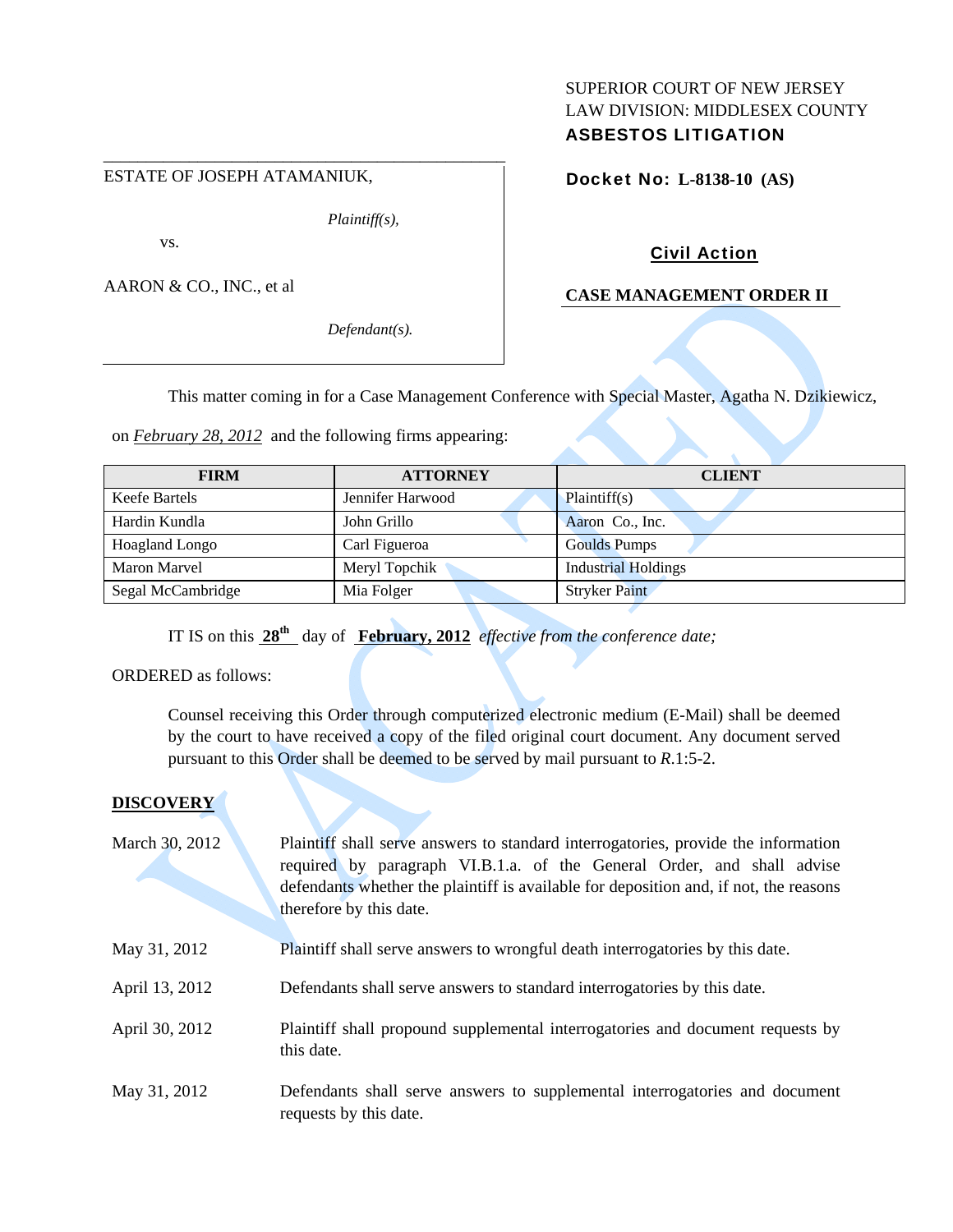- April 30, 2012 Defendants shall propound supplemental interrogatories and document requests by this date. May 31, 2012 Plaintiff shall serve answers to supplemental interrogatories and document requests by this date. July 31, 2012 Fact discovery, including depositions, shall be completed by this date. Plaintiff's counsel shall contact the Special Master within one week of this deadline if all fact discovery is not completed.
- August 31, 2012 Depositions of corporate representatives shall be completed by this date.

### **EARLY SETTLEMENT**

September 7, 2012 Settlement demands shall be served on all counsel and the Special Master by this date.

### **SUMMARY JUDGMENT MOTION PRACTICE**

- September 28, 2012 Summary judgment motions limited to product identification issues shall be filed no later than this date.
- October 26, 2012 Last return date for product identification summary judgment motions.

### **MEDICAL DEFENSE**

| June 15, 2012     | Plaintiff shall serve executed medical authorizations by this date.                                                                                                                                                                                                                                   |
|-------------------|-------------------------------------------------------------------------------------------------------------------------------------------------------------------------------------------------------------------------------------------------------------------------------------------------------|
| May 31, 2012      | Defendants shall forward medical authorizations to plaintiff's counsel by this<br>date.                                                                                                                                                                                                               |
| May 31, 2012      | Any defendant wishing to present a medical defense shall advise all counsel of its<br>intention by entering a Notice of Appearance of Defense Medical Counsel by this<br>date. Any defendant who does not file such an appearance by this date may be<br>foreclosed from asserting a medical defense. |
| November 30, 2012 | Plaintiff shall serve additional medical expert reports by this date.                                                                                                                                                                                                                                 |
| November 30, 2012 | Plaintiff is to arrange for the transfer of pathology specimens and x-rays, if any,<br>by this date.                                                                                                                                                                                                  |
| January 11, 2013  | Defendants shall identify its medical experts and serve medical expert reports, if<br>any, by this date.                                                                                                                                                                                              |

## **LIABILITY EXPERT REPORTS**

November 30, 2012 Plaintiff shall identify its liability experts and serve liability expert reports or a certified expert statement by this date or waive any opportunity to rely on liability expert testimony.

\_\_\_\_\_\_\_\_\_\_\_\_\_\_\_\_\_\_\_\_\_\_\_\_\_\_\_\_\_\_\_\_\_\_\_\_\_\_\_\_\_\_\_\_\_\_\_\_\_\_\_\_\_\_\_\_\_\_\_\_\_\_\_\_\_\_\_\_\_\_\_\_\_\_\_\_\_\_\_\_\_\_\_\_\_\_\_\_\_\_\_\_\_\_\_\_\_\_\_\_\_\_\_\_\_\_\_\_\_\_